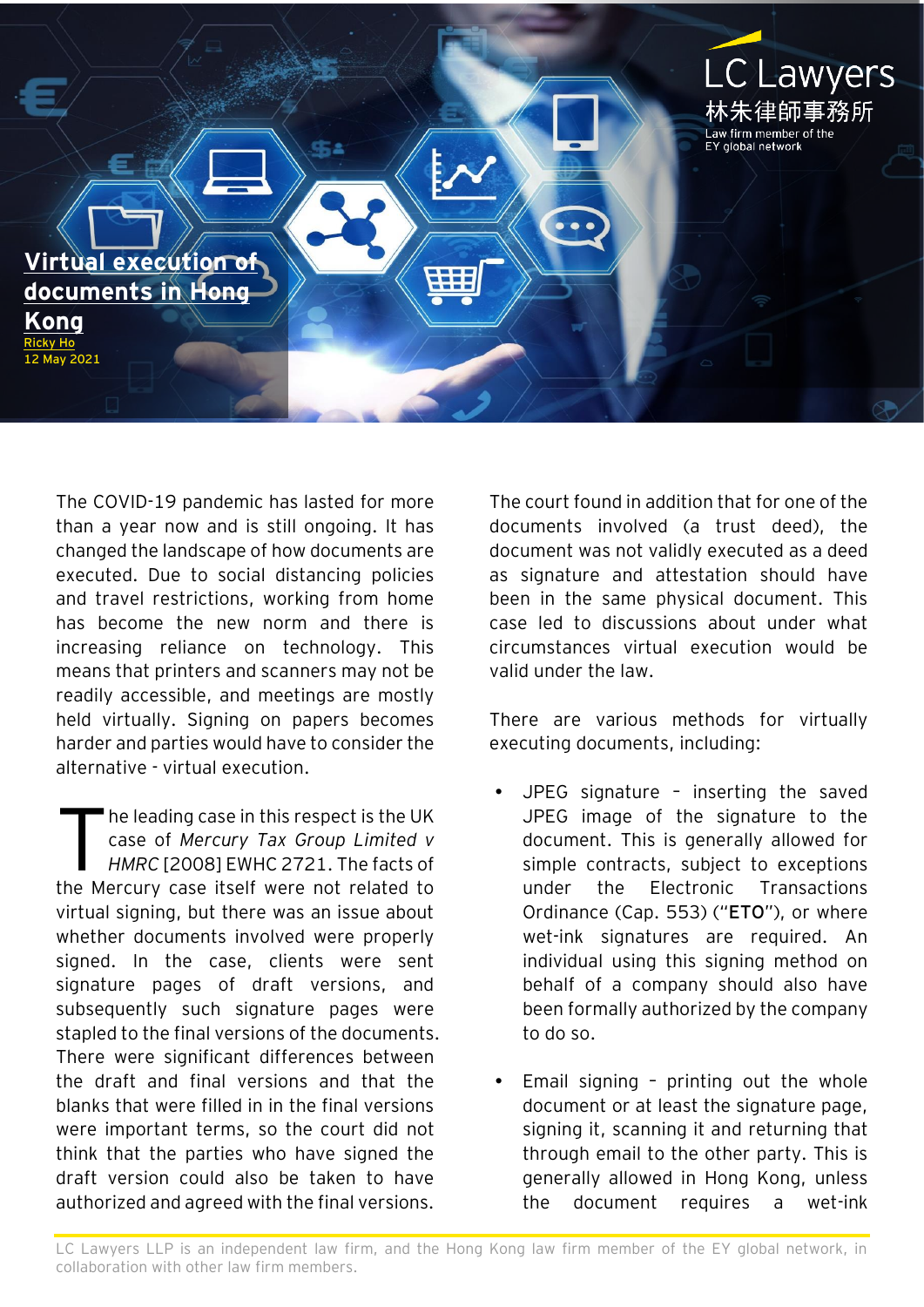signature like one that has to be filed with the Land Registry.

 E-signing platform – a system allowing signatories to open a link to the document sent by email and sign the document on the platform. Each signatory can take turns to sign the document and after all of them have done so, the platform will create a fully signed pdf version. This has yet to be widely adopted in Hong Kong, but if used it will not be applicable to any exclusions under the ETO and to deeds.

## **The ETO**

The main provision governing virtual execution in Hong Kong is the ETO. An electronic signature is defined in s.2(1) of the ETO, and can be in the form of any letters, characters, numbers or other symbols in digital form. Although it may take any form, there must be an electronic signature attached to the document itself. For instance, in the recent case of *CRB v Mark Richard Charlton Sutherland* [2020] HKDC 624, the retainer agreement in question was considered not to be electronically signed by the court. This was because in the written retainer agreement attached to an email between the parties, the signature blocks were empty. The court did not accept that the signature block of the signatory in the email would constitute an electronic signature to the retainer under the ETO.

Digital signature on the other hand is one particular form of electronic signature, and is defined under s.2(1) of the ETO. A digital signature is more secure than an electronic signature, because the recipient can verify that the digital signature was indeed created and signed by the sender.

In terms of applicability, a digital signature is only mandatory if the transaction involves a government entity, and this is defined to mean a public officer or public body in s.2(1) of the ETO. If no such party is involved in the transaction, parties would be free to agree on whether to use electronic or digital signatures, provided that certain conditions under the ETO are met.

#### *Requirements of a valid electronic and digital signature*

A valid electronic signature has 3 elements:

- First, it must be used for the purpose of identification and indicating the authentication or approval of the information in the electronic record.
- Second, any method used for the esigning should be reliable and appropriate for the purpose for which the information is communicated.
- Third, there must be consent by the recipient to the use of such method of electronic signature.

On the other hand, a digital signature must be supported by a recognised certificate, issued by a certification authority to support the use of that digital signature. Currently there are 2 recognised certification authorities that would issue a recognised certificate – Hong Kong Post Certification Authority and Digi-Sign Certification Services Limited.

## *Exceptions from the use of electronic signatures*

There are various types of documents excluded from the use of e-signatures set out under Schedule 1 of the ETO, including certain trust and testamentary documents, conveyancing documents relating to land, affidavits, judgments, statutory declarations, and powers of attorney.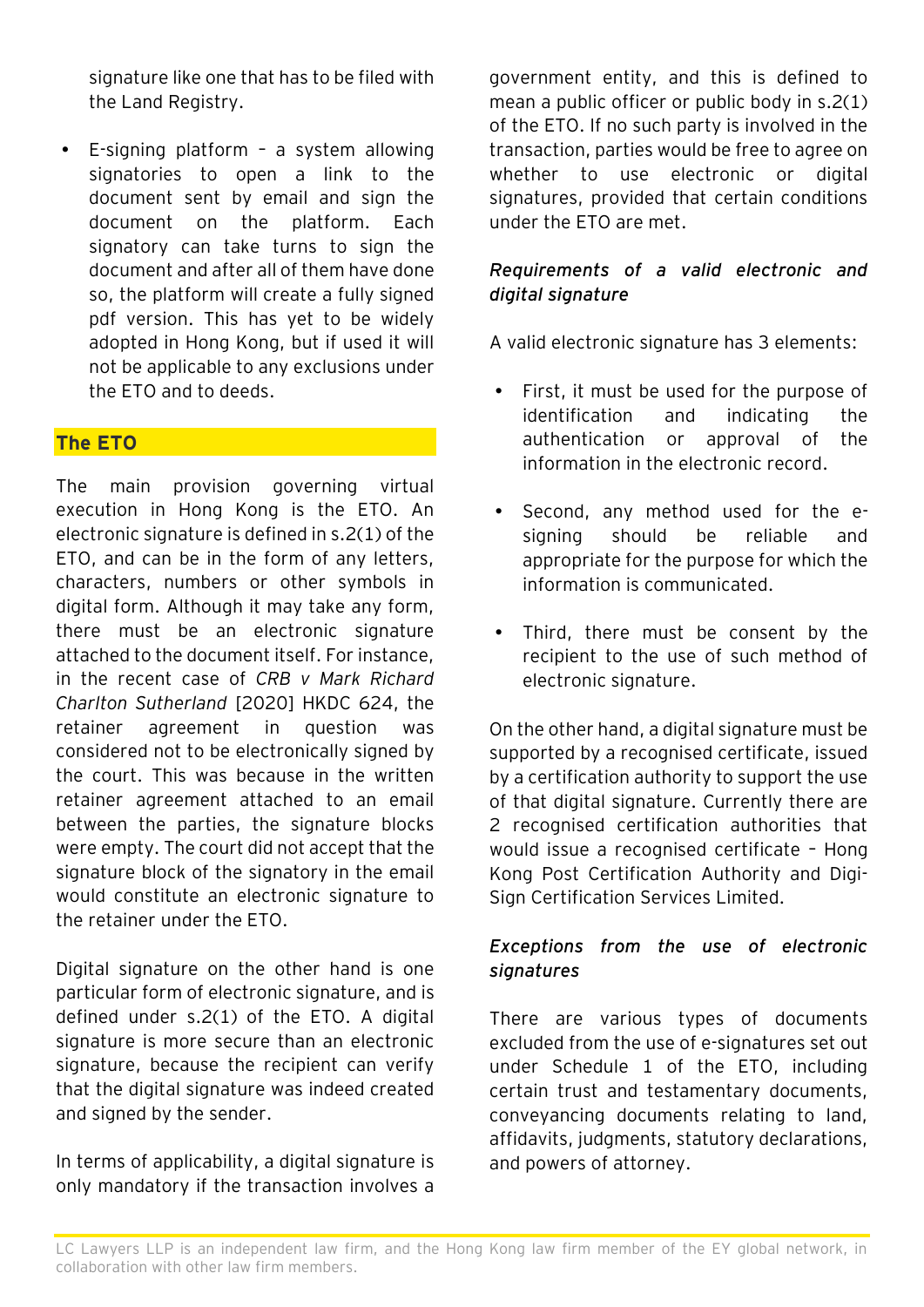Further, Schedule 2 lists out proceedings that would be excluded from the application of esignatures, such as those in the Court of First Instance and Court of Appeal. Although court documents currently cannot be electronically signed, electronic records can be admissible as evidence in a legal proceeding pursuant to s.9 of the ETO.

## *Limitations to the ETO*

# **(1) Common law rules of contract**

According to s.17(3) of the ETO, the ETO is subject to common law rules of contract. The use of electronic signatures is just one way of demonstrating offer and acceptance, and an express intention of a particular method of acceptance can be conclusive. This means that if an agreement has expressly stated that only a handwritten signature is accepted, the permission under the ETO to use esignatures cannot override the express intention to use a handwritten one.

## **(2) Witnessing requirements**

Where witnessing is required for the execution of documents, the law is not settled whether witnessing by way of videoconferencing constitutes valid execution and the ETO does not specifically provide for this. However the categories of documents currently excluded such as wills and conveyancing documents have particular formalities, one of which is the requirement of witnesses, so it may be implied that the law seems to not yet allow witnessing to be done other than physically.

# **Practical considerations when deciding whether to use virtual execution**

Virtual execution by way of using esignatures is allowed in many situations, such as simple contracts or company resolutions or minutes, so long as this is done in accordance with the ETO. The following considerations should be made when deciding whether to execute documents by electronic signatures.

## **(1) Is e-signing permitted to be used for the specific document?**

This would include considering whether the document falls within the exceptions of the ETO and taking account of circumstances that may undermine the applicability of the signature, such as registration or filing requirements.

There should also be consideration as to whether there is a requirement to execute the document as a deed. Although the ETO does not particularly exclude deeds from the use of electronic signature, due to uncertainties as to the treatment of deeds and serious possible consequences of improper execution, i.e. not being able to sue on it, the common practice is to do it physically. It is best to print the entire document, sign with wet-ink signature and either exchange original copies or scanned fully executed copies by email with the counterparty. It is important to note that the entire document should be printed out and signed and returned to the counterparty when executing deeds, so as to prevent the *Mercury Tax* situation where there are multiple versions of deeds from happening again.

## **(2) Is there a witnessing requirement for the execution of the document?**

If witnessing is required, it is recommended to avoid doing so using electronic means because it is not uncertain whether virtual witnessing will be accepted as valid. Further caselaw or legislation will be required to clarify on this point.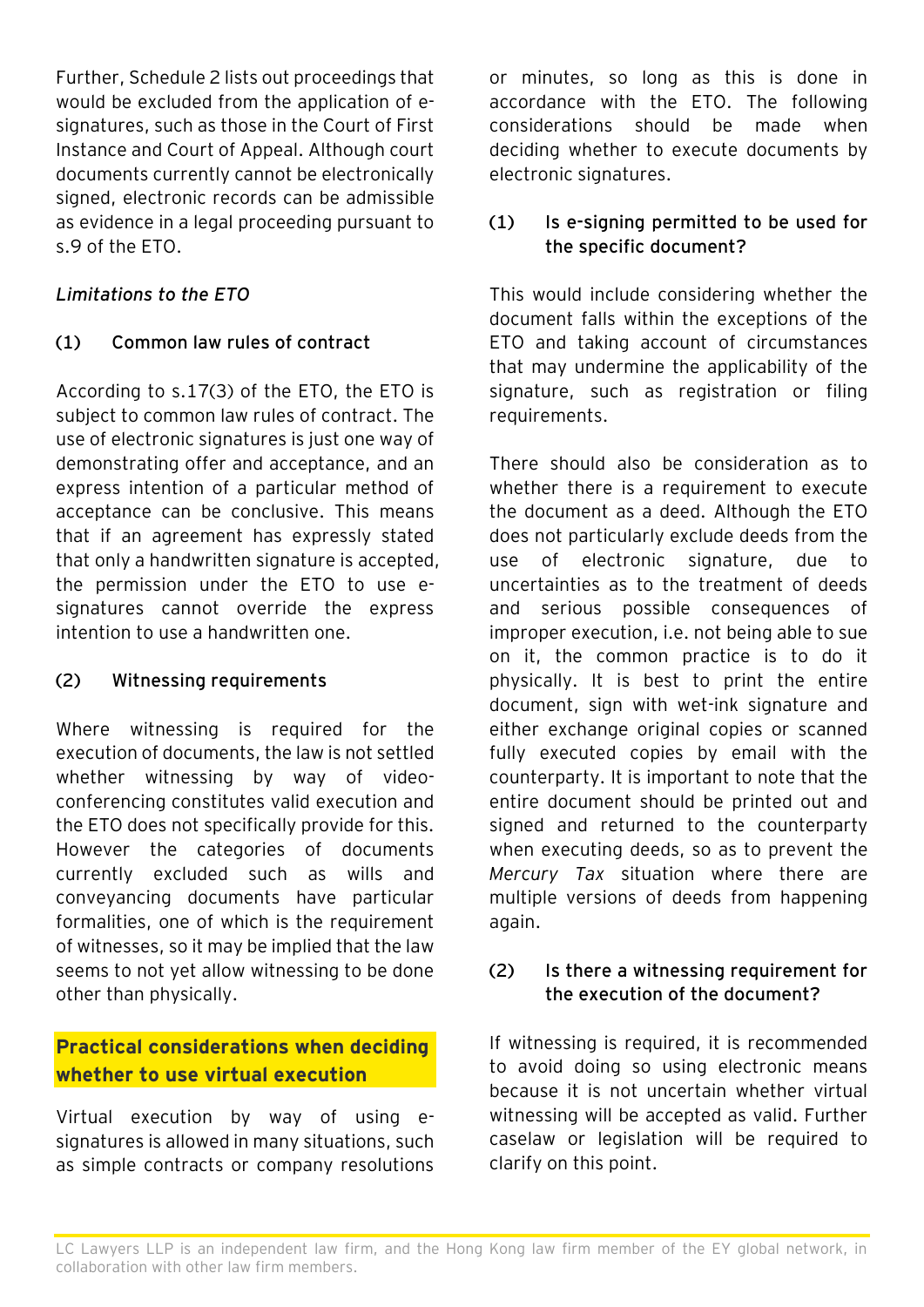## **(3) Are any foreign signatories involved?**

If documents are required to be signed by signatories in foreign countries, foreign law on e-signing should be considered. This is especially important for a jurisdiction that affords less credibility to electronic documents.

#### **(4) Security issues**

If parties want to e-sign through an e-signing platform, they should be careful when choosing an appropriate platform. This is because e-signing platforms are cloud-based and not all institutions have complete confidence in the security of cloud-based

technology. Parties must ensure that the platforms are sufficiently secure and reliable for their purposes.

#### **(5) Is there a clause allowing documents to be executed in counterparts?**

Virtual execution is only possible if parties may sign in counterparts and do not need to be physically present to sign at the same venue at the same time. Otherwise, even if the ETO allows for the use of electronic signatures, the document cannot be executed in electronic signatures unless in one entire agreement, which is the main restriction caused by the pandemic.

*The author would like to thank Ms. Nicole Chan (trainee solicitor) for her contribution in this article.*